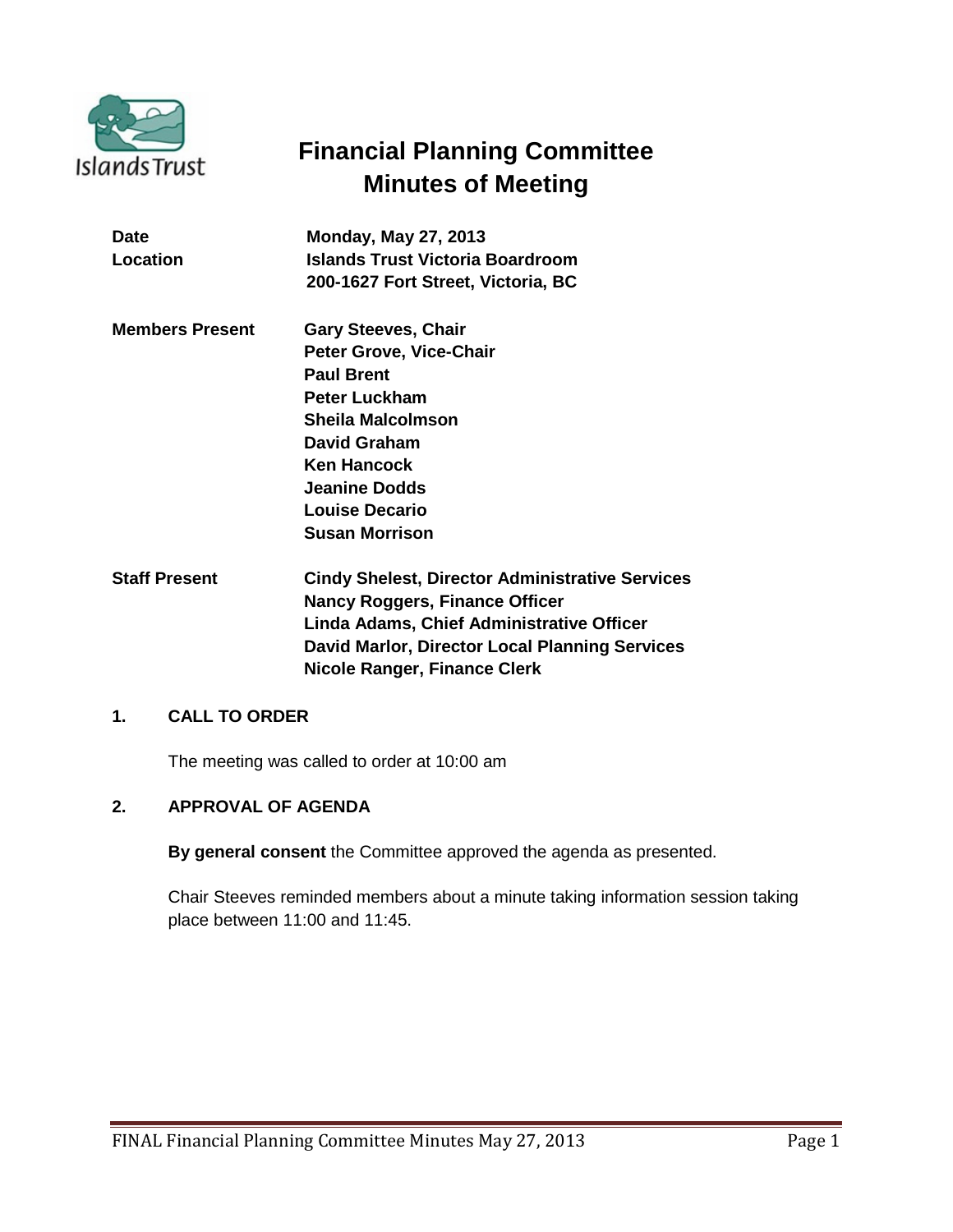## **3. MINUTES / COORDINATION**

## **3.1. Minutes - February 13, 2013**

The minutes were amended as follows:

- the title of section 4.6.6. to include the word "Enforcement" so that it would be clear that reference was to Bylaw Enforcement hours

- delete the second "back" at the top of page 3 of the minutes

**By general consent** the minutes were adopted as amended.

# **3.2. Follow up Action List**

Director Shelest provided an update on each of the items in the follow up action list. She advised that she had spoken with Trustee Law about the item on the follow up action list for a multi-year context budget presentation that had come to the Financial Planning Committee from a motion at Trust Council. Trustee Law indicated that he no longer needed this information and that it would be removed from the follow up action list.

Trustee Malcolmson enquired about an item she recalled from the first budget meeting in March, 2012 at Trust Council regarding surveying the trustees to determine if the remuneration increase had made a difference in their decision to run for election as a Trustee. Committee members requested that this item be put on the next Financial Planning Committee agenda.

# **4. BUSINESS**

# **4.1. RFD - March 31, 2013 Audited Financial Statements**

Director Shelest reviewed the information contained in the request for decision document and requested questions.

# **Resolution FIN920/13**

It was MOVED and SECONDED that the Financial Planning Committee forward the request for decision on the March 31, 2013 audited financial statements to the Audit Committee.

**CARRIED** 

# **4.2. Financial Planning Committee Report to Trust Council**

Director Shelest reviewed the Financial Planning Committee report to Trust Council and asked if there were any questions.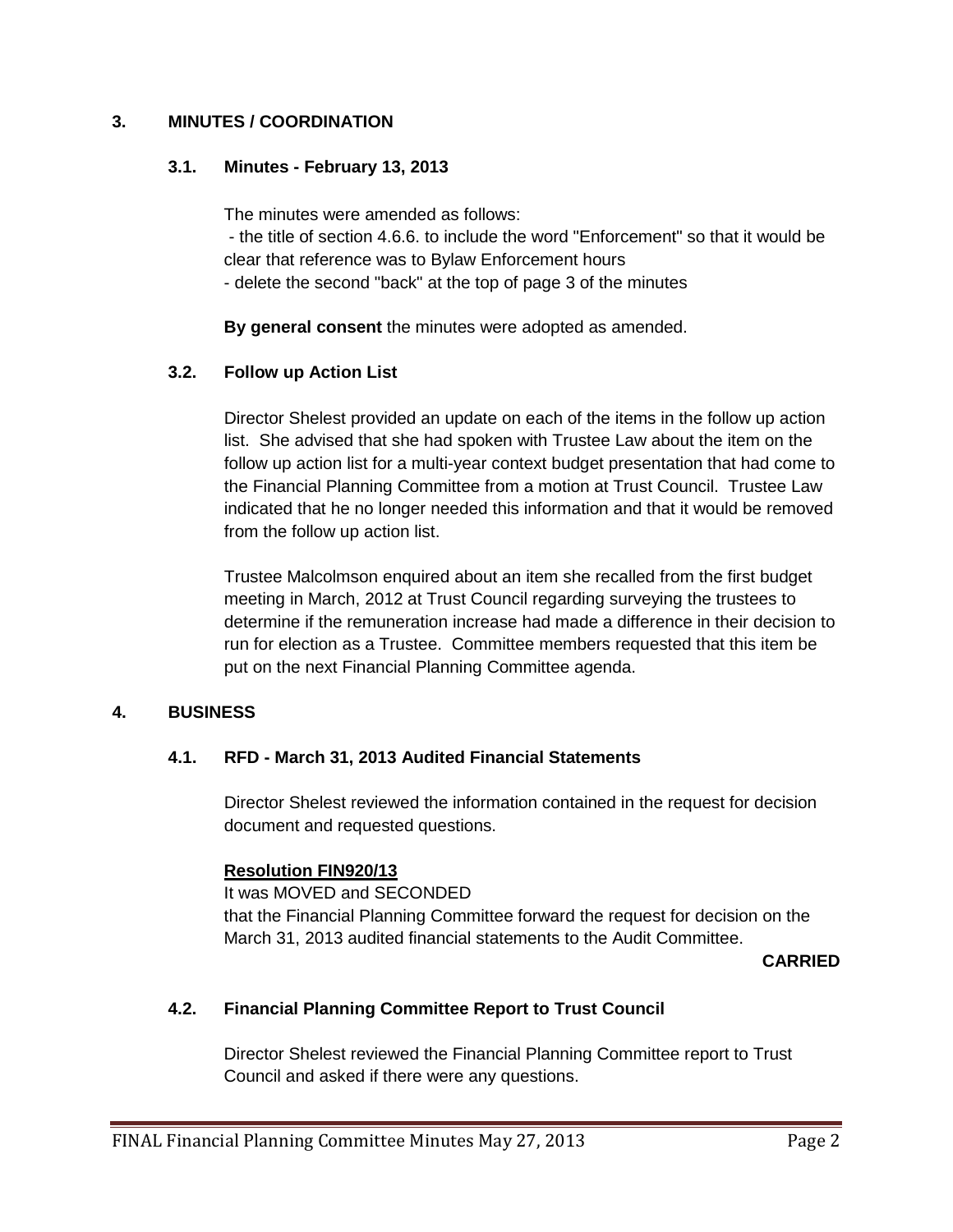# **Resolution FIN921/13**

It was MOVED and SECONDED that the Financial Planning Committee forward the Financial Planning Committee Report dated May 27, 2013 to Trust Council.

## **CARRIED**

## **4.3. Whistleblower Policy**

Director Shelest reviewed the whistleblower policy briefing and related documents. She advised the Committee that the auditors had reviewed the Public Service Agency code of conduct in place for all Islands Trust employees and advised that it met their requirement for a whistleblower policy.

Committee members discussed the following:

- The Auditor General's report on whistleblowing
- Endorsement of change in legislation
- Other local government whistleblower policies
- Best practices for whistleblower policies

## **Resolution FIN922/13**

#### It was MOVED and SECONDED

that the Financial Planning Committee request that the Audit Committee seek advice on what local government whistleblower protection models the auditors recommend for consideration by the Islands Trust.

#### **CARRIED**

#### **4.4. RFD - Carbon Neutral Policy**

Director Shelest provided background information about the development of the carbon neutral policy.

Committee members discussed the following:

- inventory of carbon emissions
- amounts spent in fiscal 2013 on carbon offset purchases

Adjourn at 10:55 for Audit Committee meeting and lunch

1:03 p.m. - reconvene

Director Shelest presented revised wording to the carbon neutral policy to replace "Benefit the Trust Area" with "Offset projects that meet recognized certification standards and involve community organizations or businesses in the Islands Trust Area".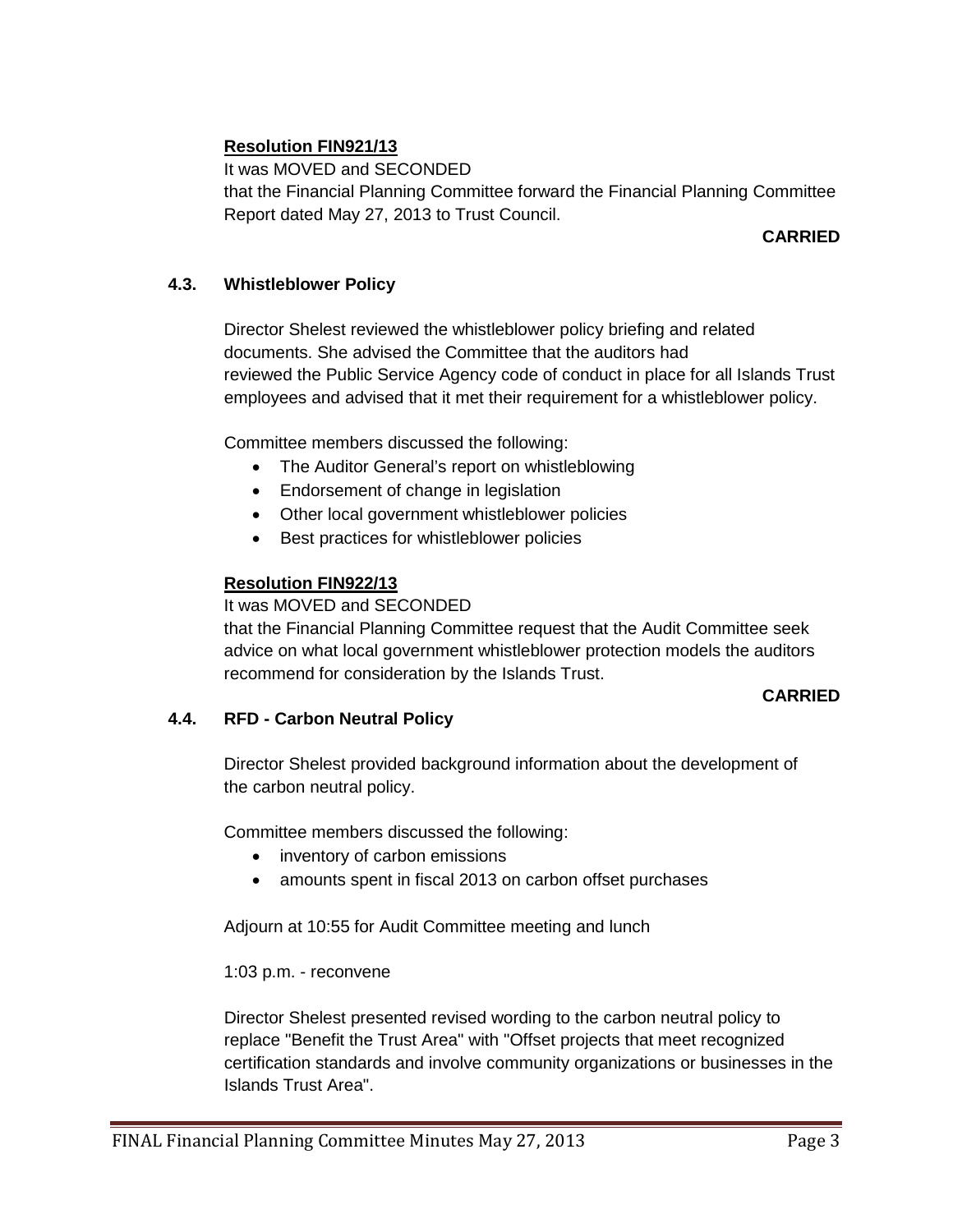# **Resolution FIN923/13**

It was MOVED and SECONDED that the Financial Planning Committee forward the draft carbon neutral policy to Trust Council as amended.

#### **CARRIED**

Director Shelest reported back to The Committee about the Audit Committee's conversation with the auditor on the whistleblower policy. The auditors had advised that other local governments had collective agreements in place but do not have a separate whistleblower policy equivalent to our standards of conduct through the Public Service. The auditors reported that they are happy with the standard of conduct for the Islands Trust and that no additional whistleblower policy was required. Director Shelest advised that the development of a whistleblower policy will be removed for the Financial Planning Committee follow up action list.

# **4.5. SSI LTC Budget Change**

Director Shelest reviewed the 2013/14 Salt Spring Island Program Budget Allocations brief and requested questions or comments.

Director Shelest advised the committee that there was new procedure in place for assigning project funds. Local Planning Services staff would be using project charters and there had been a project initiation form developed that would be reviewed and approved by Director Marlor as each project began. This would provide an additional level of scrutiny over project budgets.

# **4.6. Local Government Restructure Briefing**

Director Shelest provided an update on the local government restructure briefing. She advised that she had consulted with the former Director of Administrative Services, Craig Elder to discuss the financial information he had provided in 2011. It was confirmed that the calculations contained in the report were accurate based on the information available in the 2009/10 budget.

CAO Adams commented that the intention of the local government restructure briefing was to provide trustees with some preliminary figures and that the numbers would be reviewed as part of the Salt Spring Island restructure study.

1:25 pm Trustee Dodds left the meeting